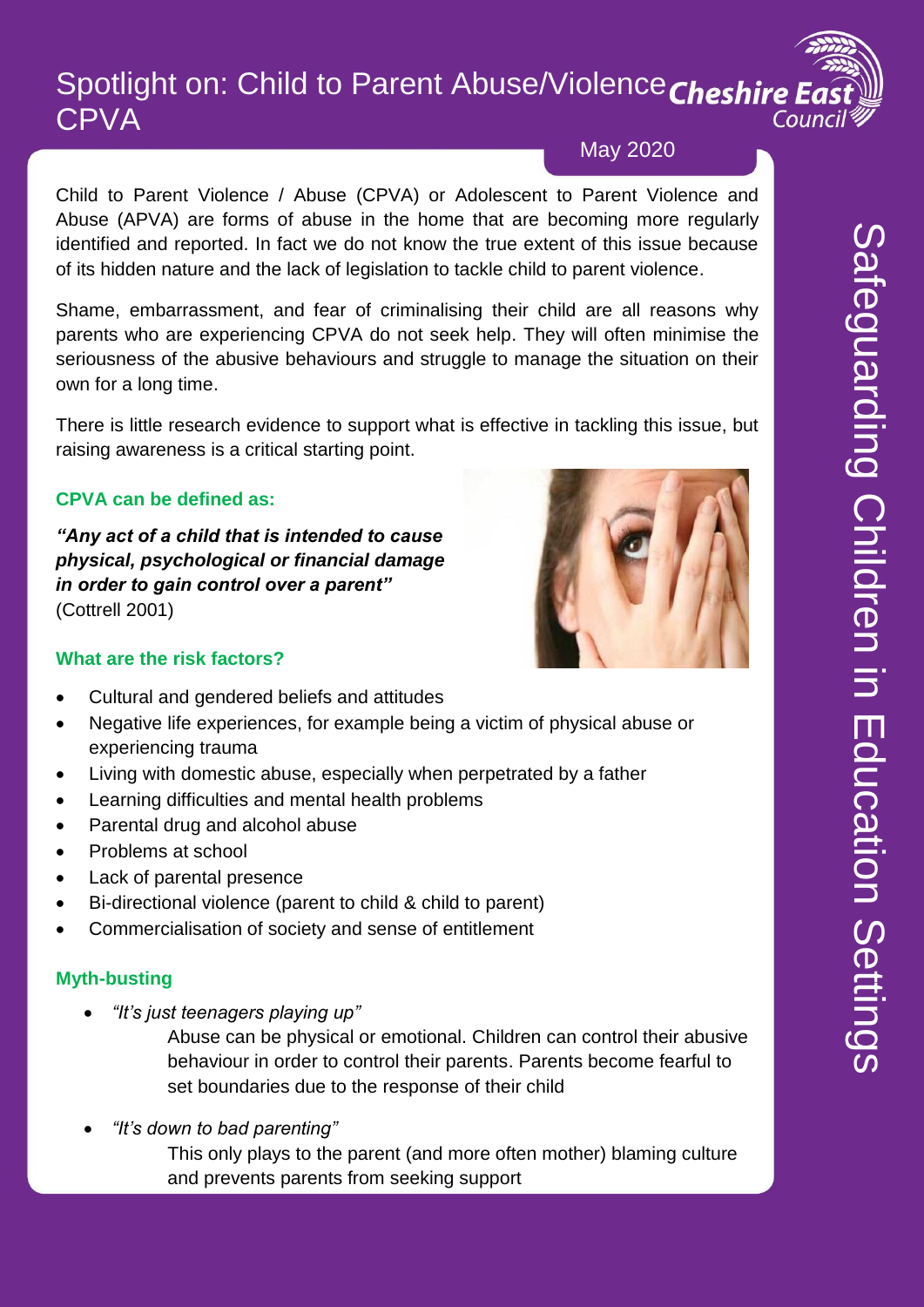# **Child to Parent Violence / Abuse**

*"They have the 'violent' gene"*

There is no evidence that violent behaviour is inherited: however, it can be learnt and there is evidence that children using abusive behaviour have often been exposed to domestic abuse

- *"Children who are violent / abusive are victims themselves"* Trauma and loss are potential risk factors and need to be addressed with the child. There is often a combination of risk factors
- *"It only happens in lower class, chaotic families"* CPVA affects families from wide and diverse backgrounds

#### **CPVA includes:**

- Threats of and/or physical violence including hitting, punching, kicking, pushing, slapping, biting, hair pulling
- Swearing and name calling
- Intimidation
- A constant refusal to do as asked e.g. not going to bed or coming home, refusing to ask their friends to leave, not cleaning up after themselves, not attending school/college/work, refusing to contribute to the household or participate in normal family activities.
- Bullying by text or phone
- Stealing money or property or misuse of parents credit cards /phones / computers
- Deliberate damaging of property
- Threats of or actual violence to pets or other children in the household as a way of intimidation
- Emotional blackmail
- Drug/alcohol abuse in the home
- Belittling parents in front of friends/other family members/public

Where the above would be identified as CPVA would take into consideration the child's age and stage of development. They would also be seen as acts over time rather than a one off refusal/incident.

#### **What behaviours might you observe in school?**

- problematic behaviours towards peers and / or school staff
- non-attendance
- non-engagement with school activity
- substance misuse problems
- bullying
- depression

However, you might also see nothing at all as these behaviours may only present within the family setting.